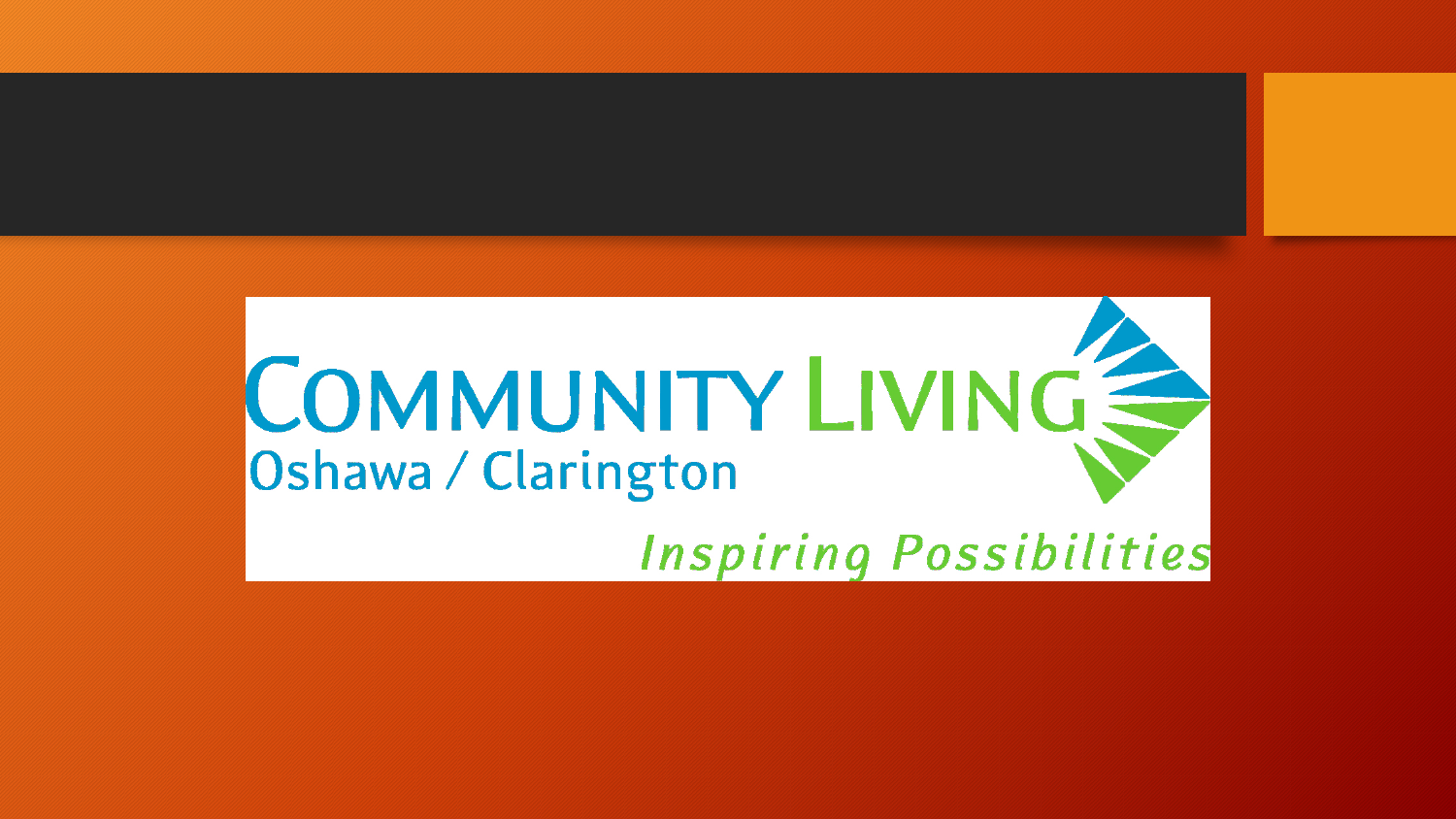# PHOENIX

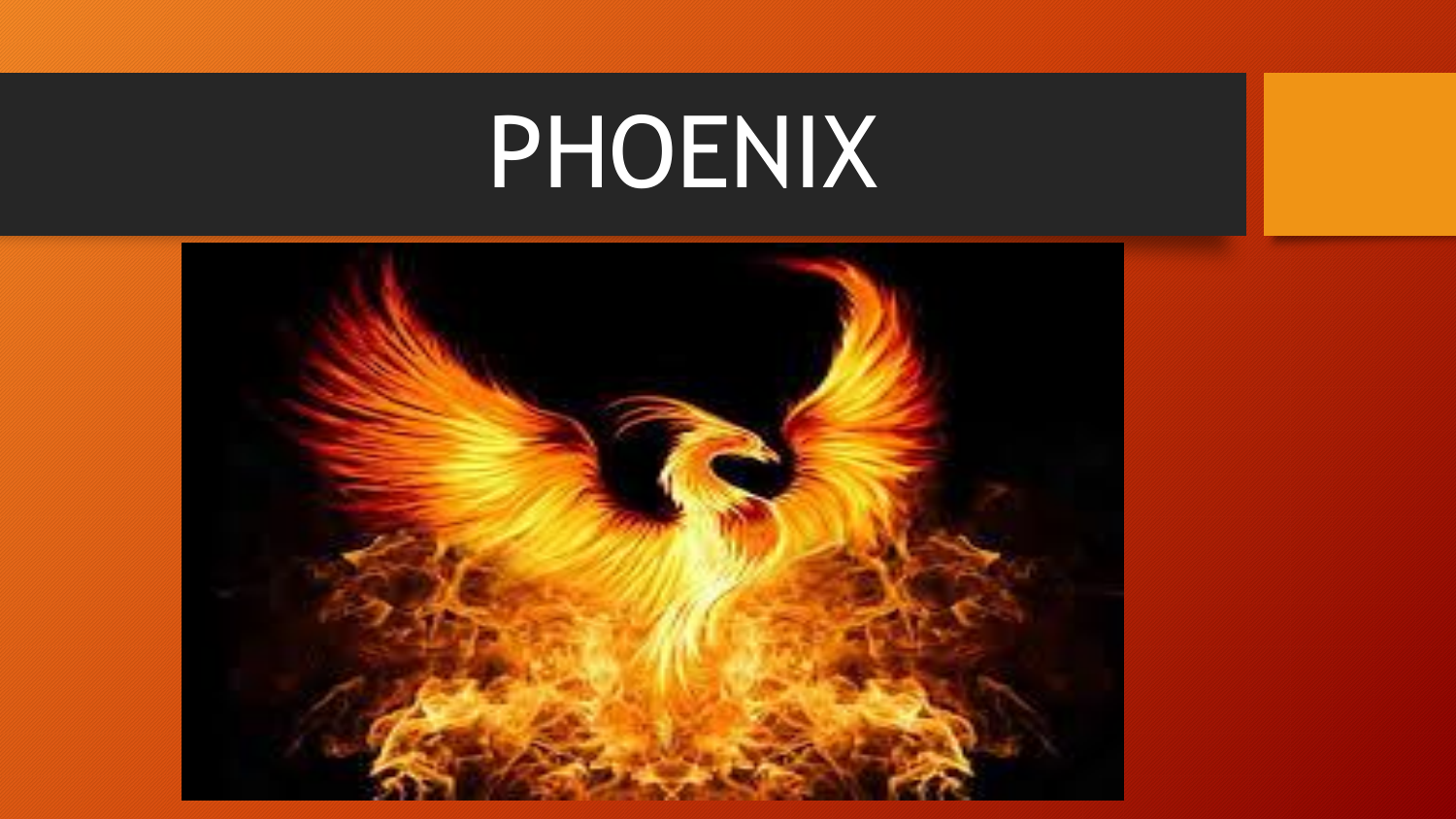#### ADVOCACY ‒ What does it mean for PHOENIX?



- Advocacy is an activity by an individual or group that aims to influence decisions within political, economic, and social systems and institutions.
- Advocacy, in all its forms, seeks to ensure that people, particularly those who are most vulnerable in society, are able to:
	- Have their voice heard on issues that are important to them.
	- Defend and safeguard their rights.
	- Have their views and wishes genuinely considered when decisions are being made about their lives.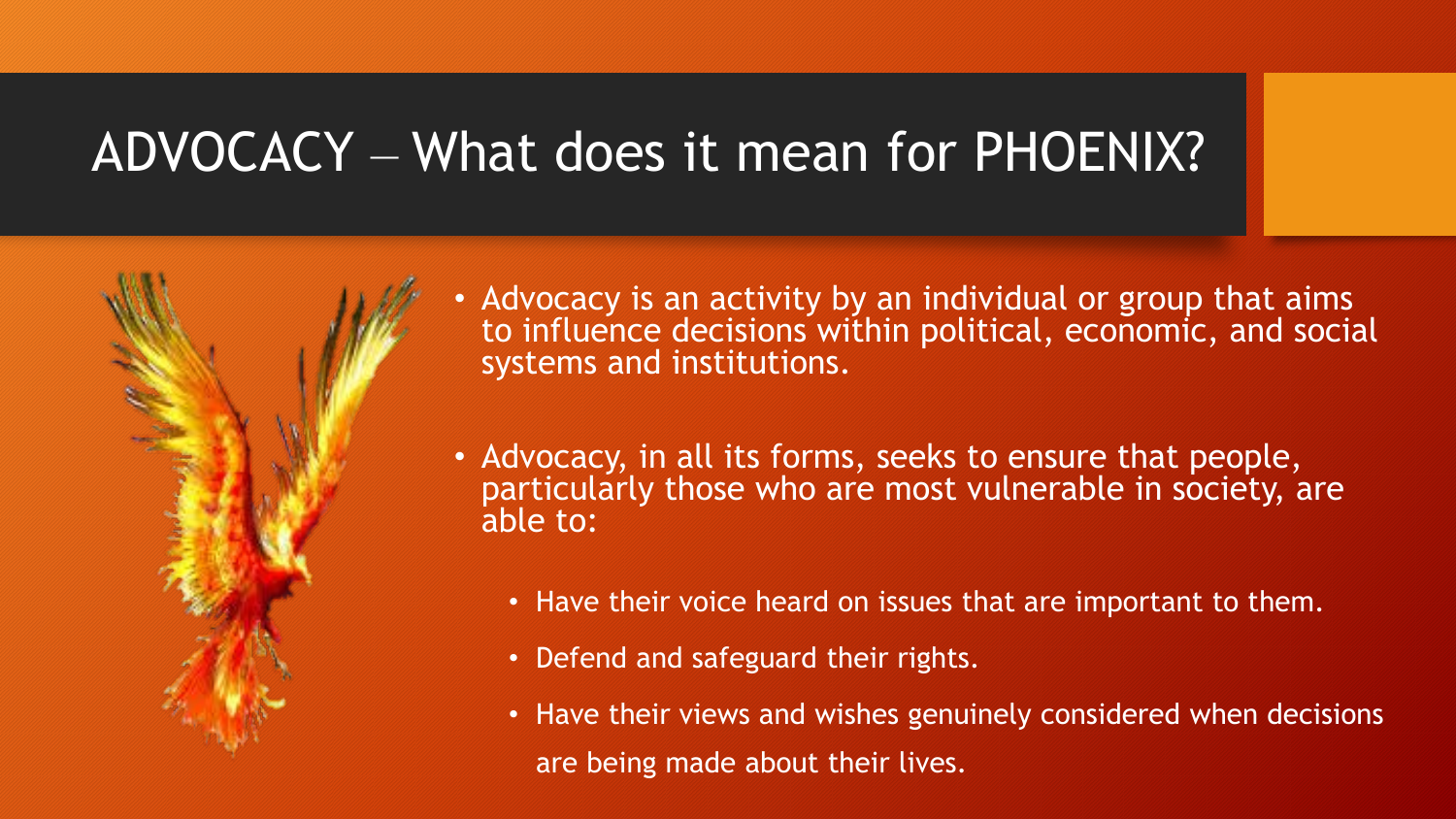### How will PHOENIX get started?

- We need YOU! Be an advocate!
- Hold information sessions
- Form a membership
- Select board members
- Hold meetings
- Determine group focuses
- Vote
- Work on a VISION and MISSION statement
- Identify values
- Create a Bill of Rights

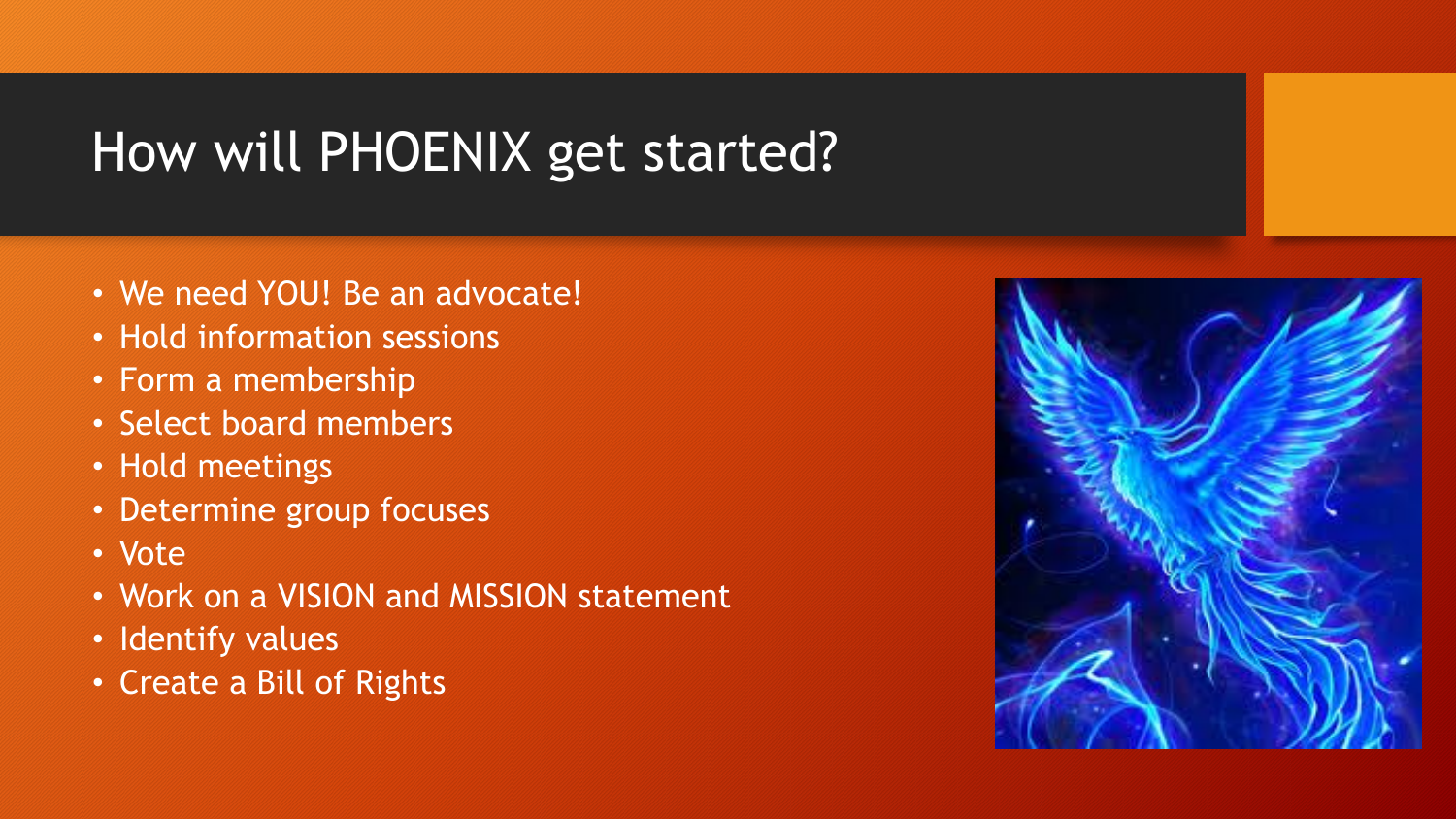#### What will PHOENIX do?



- Create change by influencing others!
- Advocate for self, group, or peer on issues that are important to them or others.
- Inform, advise, and work with members of our community on issues and challenges that people face and help resolve.
- Educate and partner with others so that they can overcome these challenges and be treated with dignity and respect.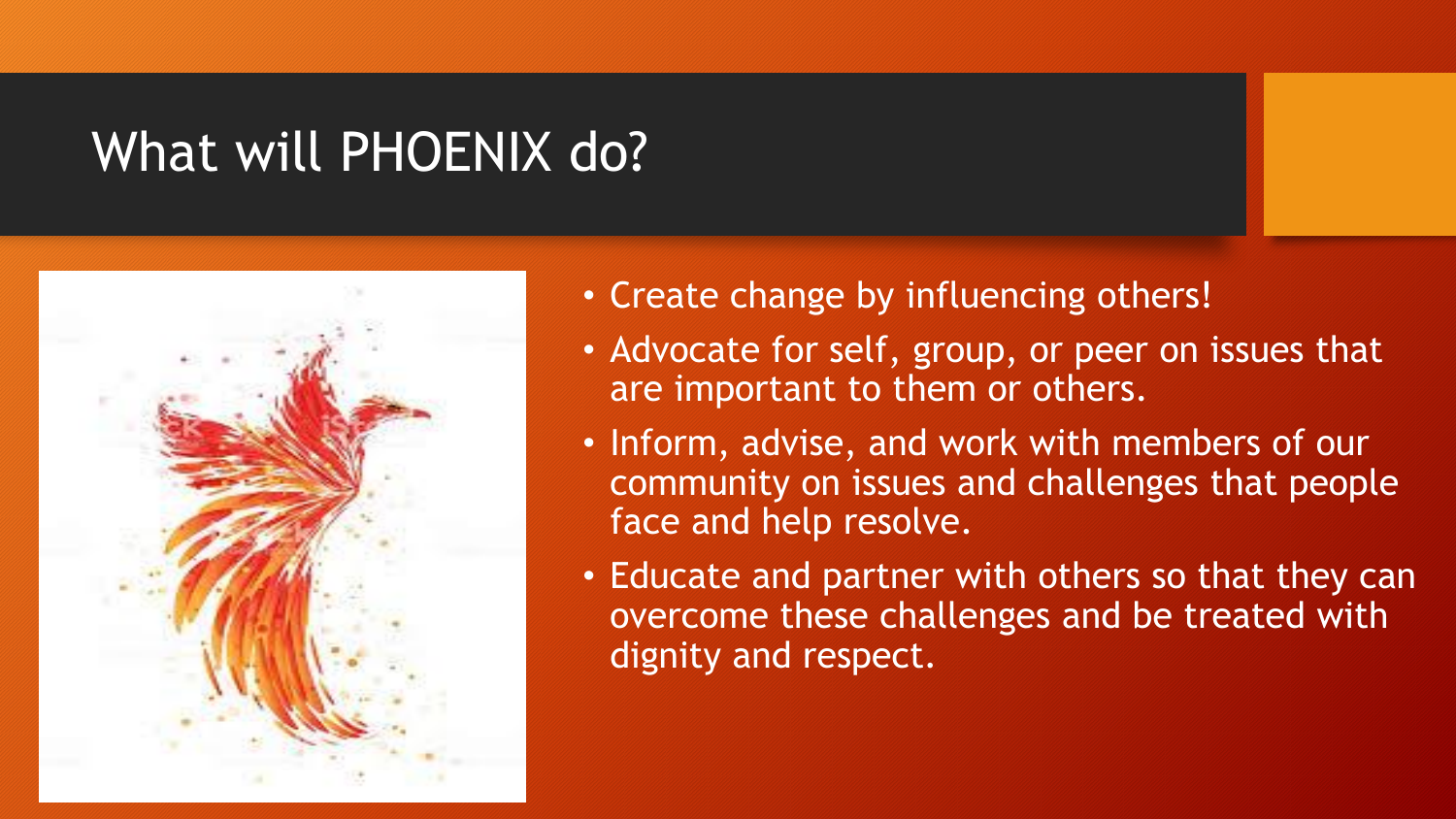#### How will PHOENIX do this?

- Form a membership
- Elect board members
- Hold meetings
- Determine group focuses
- Vote
- Public education
- Lobbying
- Media activity
- Coalition building
- Grassroots activities

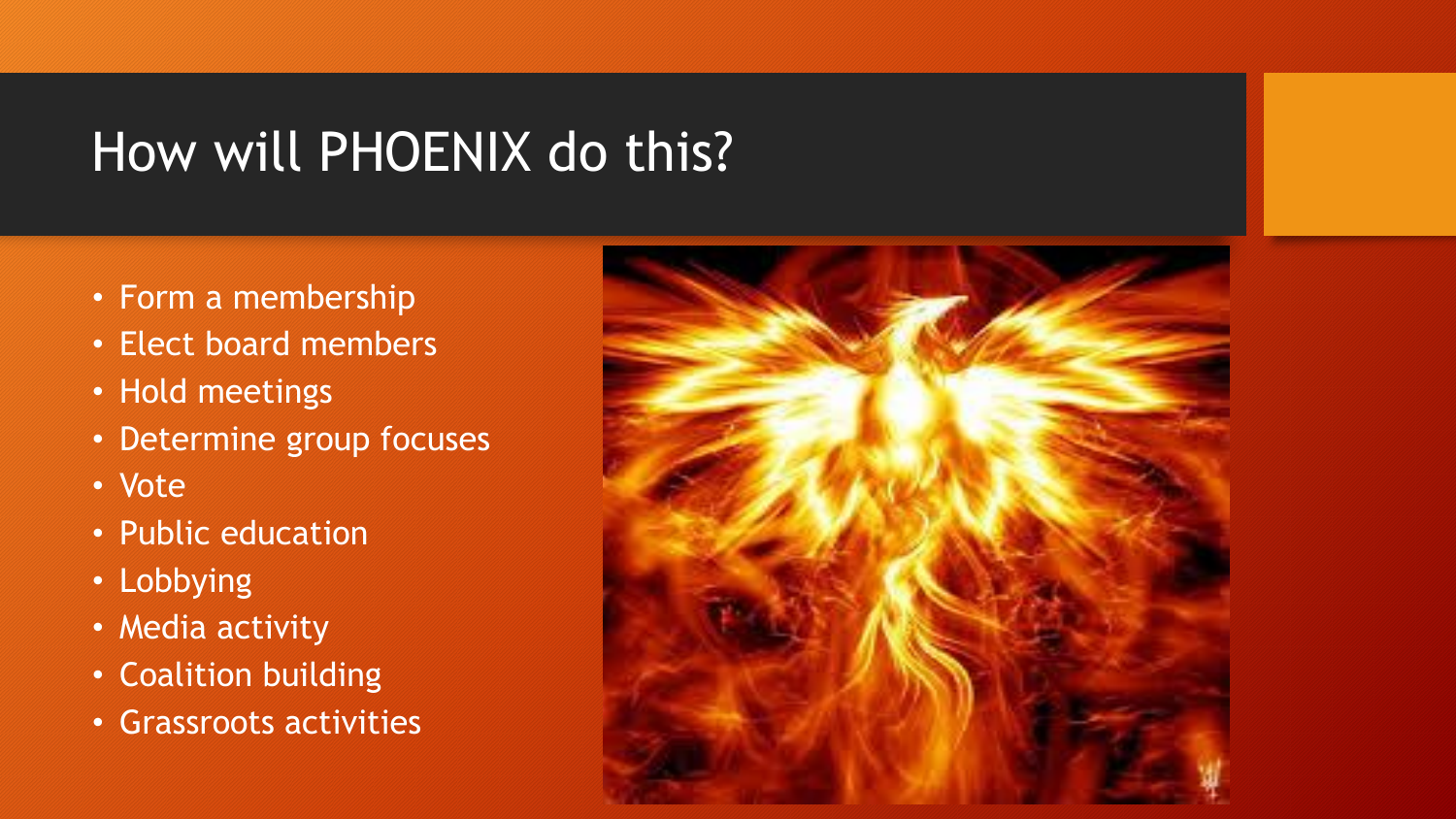#### What will be some of the benefits of being part of PHOENIX?

- Meet new people and make connections
- Share stories with others
- Educate ourselves and others
- Capacity building! Learn new skills such a leadership and public speaking
- Understand your rights
- Gain confidence
- Make informed decisions and choices
- Learn about and share community issues/concerns
- Participate in the community

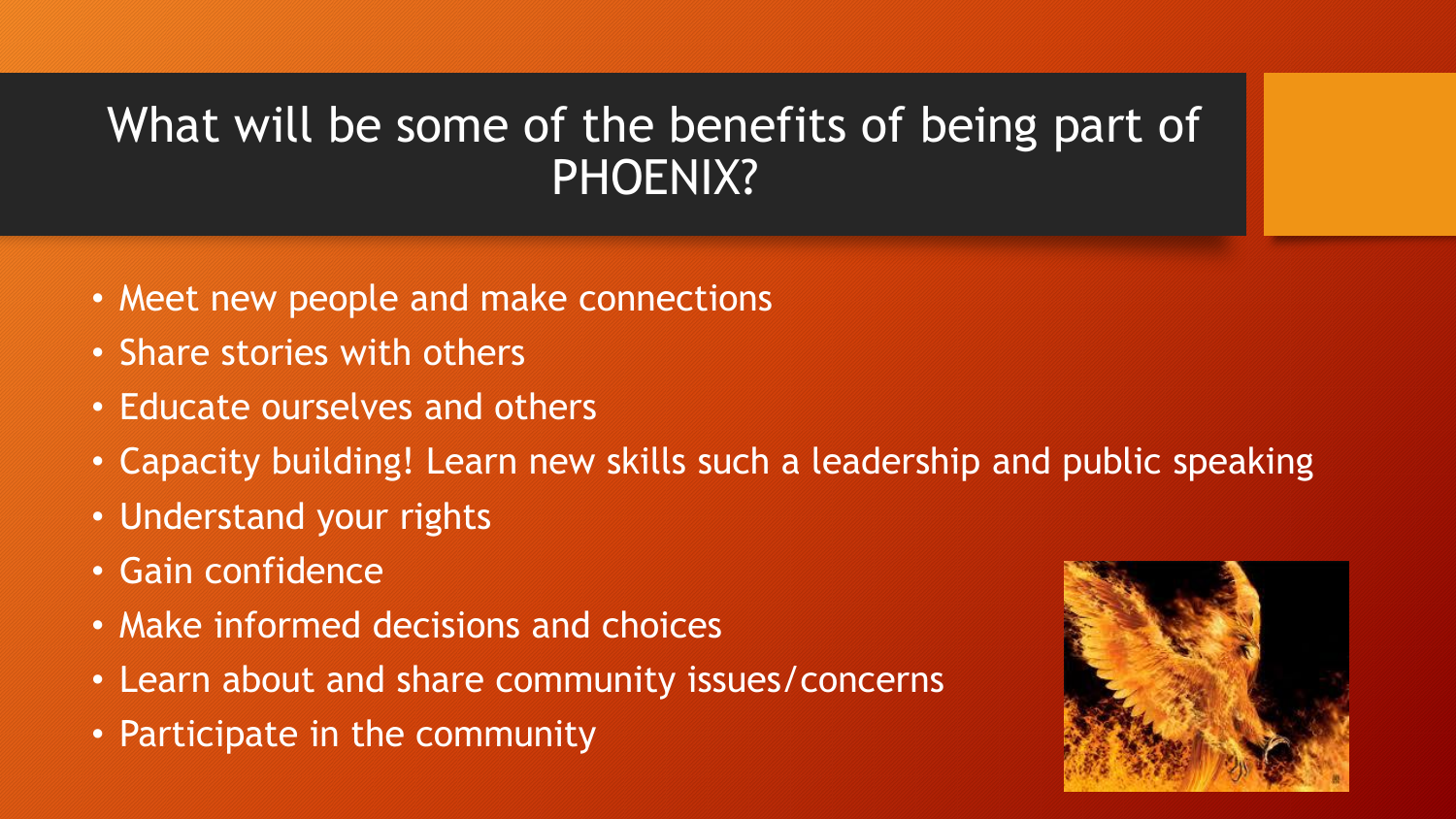#### What do you need to be part of PHOENIX?

- Time
- Ability to commit
- Initiative
- To participate
- To offer skills and knowledge
- Desire to be a part of something BIG!
- To have ideas to share
- Be a team player
- Have Patience
- Have Energy
- Punctual
- Brainstorm